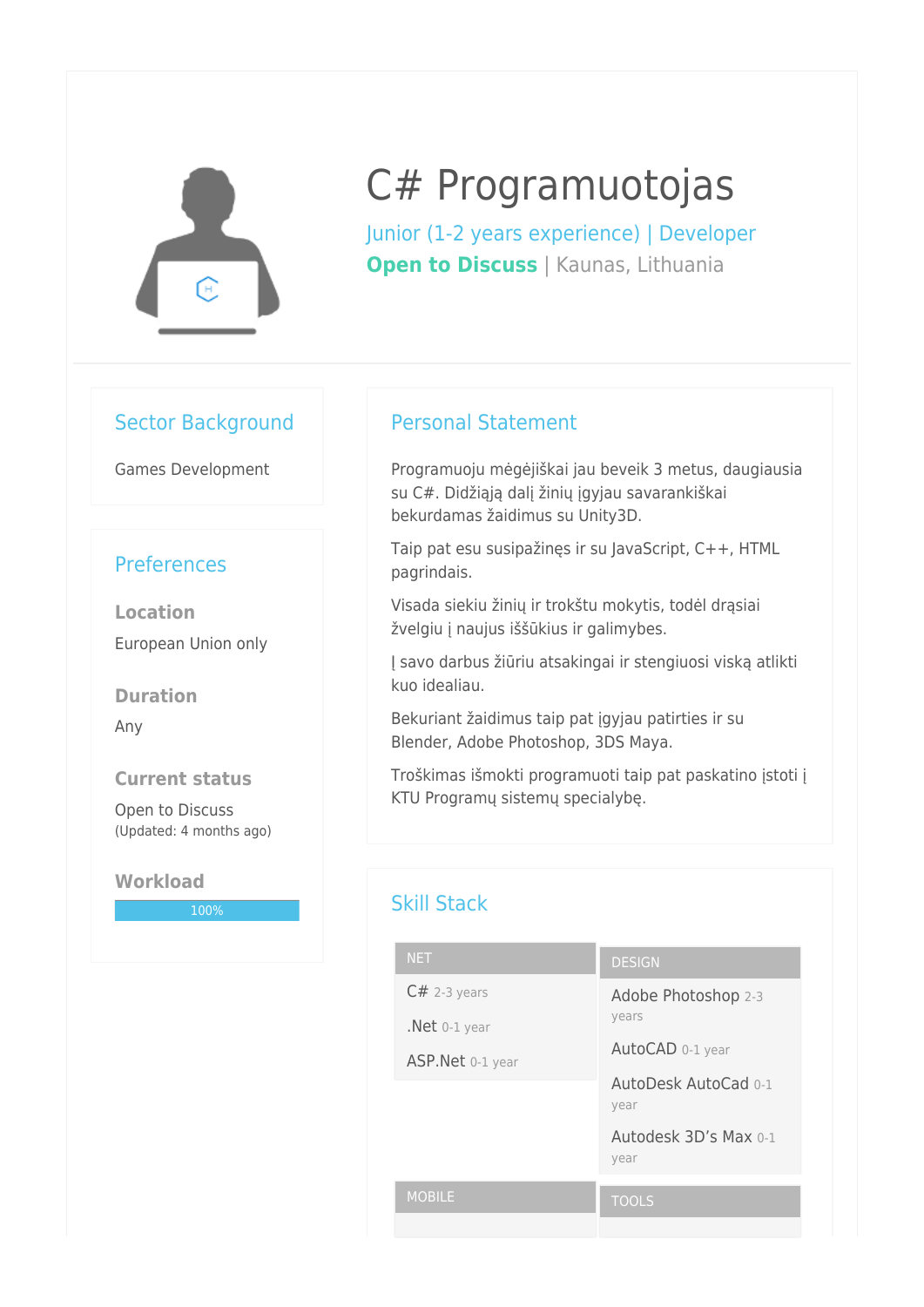| Unity3D 2-3 years                     | Visual Studio 1-2 years                             |
|---------------------------------------|-----------------------------------------------------|
| Android 1-2 years                     |                                                     |
| $C++$                                 | PHP                                                 |
| Visual C++ 0-1 year                   | WordPress 0-1 year                                  |
| <b>WEB</b>                            | PROGRAMMING                                         |
| HTML 1-2 years                        | $C#$ 2-3 years                                      |
| HTML5 0-1 year                        | $C++$ 0-1 year                                      |
|                                       | JavaScript 0-1 year                                 |
|                                       | $PHP 0-1 year$                                      |
| <b>JAVASCRIPT</b>                     | <b>LANGUAGE SKILLS</b>                              |
| Angular.JS 0-1 year                   | Lithuanian Gimtoji                                  |
|                                       | <b>English Proficient Business</b><br>Level (C1/C2) |
|                                       | Rusų Обычный<br>Пользователь (А1/А2)                |
| <b>INDUSTRY EXPERIENCE</b>            | <b>EDUCATION LEVEL</b>                              |
| <b>Games Development</b><br>2-3 years | High School degree<br>Graduated                     |
| App Development 0-1<br>year           | Bachelors degree in IT<br>Studying Now              |
| ROLE EXPERIENCE                       | <b>MOTIVATION</b>                                   |
| Developer 1-2 years                   | Mind-blowing Projects +<br>$++$                     |
|                                       | Overwhelming Team +<br>$++$                         |
|                                       | Inspirational Leadership<br>$+ + +$                 |
|                                       | Career Gateway $++$                                 |
|                                       | Exceptional Training +<br>$++$                      |
|                                       | HighTech-tools Supply<br>$+ + +$                    |
|                                       | Relocation & Travel $++$                            |
|                                       | High-End Office $+$ +                               |
|                                       | <b>Culture of Experiments</b><br>$++$               |